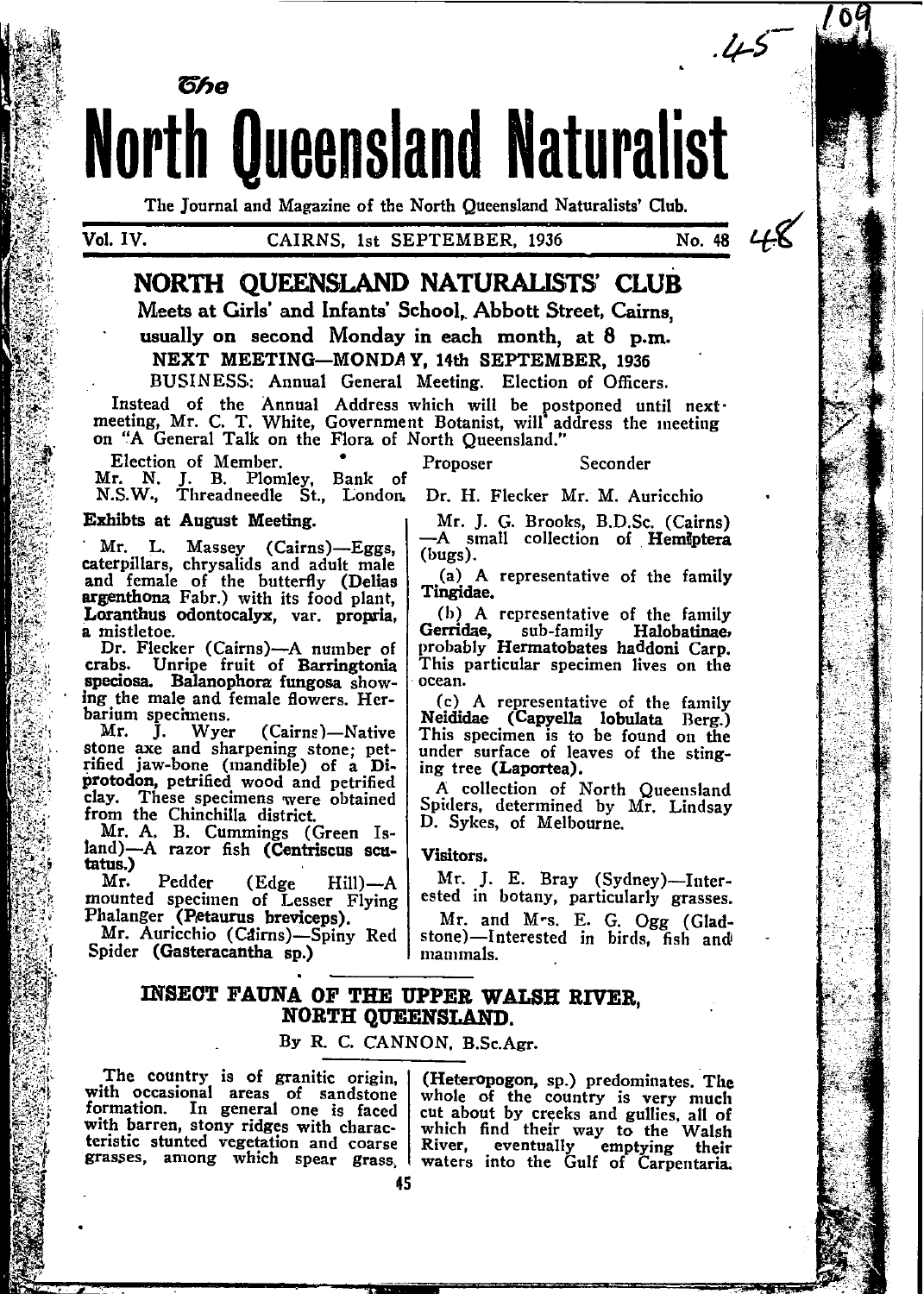THE NORTH QUEENSLAND NATURALIST

The less rugged portions of the country constitute an open forest formation with poplar gum, (Eucalyptus platyphylla), ironwood, (Erythrophloeum Laboucherii), beefwood, (Grevillea sp.) box, (Eucalyptus sp.) bloodwood (E. corymbosa) and "quinine-berry" (Petalostigma quadriloculare) with ironbarks (Eucalyptus sp.) on the stony ridges. In the poorly drained areas are to be found associations of several species of the teatree (Melaleuca spp.), whilst the Walsh River carries a flora almost entirely of tea-trees and she-okes (Casuarina sp.), the former growing to a fairly large size.

 $40$ 

The whole area presents a very barren and uninviting appearance, especially during the many dry months of the year. This probably accounts for the fact that it has been comparatively neglected by entomologists. A day's collecting will rarely yield a very large harvest, though what one does collect often comprises some very interesting specimens, including some rather bizarre forms.

Taking the year as a whole, certain families of Coleoptera probably occur in the greatest numbers, namely, Tenebrionidae and Curculionidae. To the casual observer this fact would be far from obvious as the greater proportion of these beetles are to be found under logs, rocks and other debris. During the summer months there are countless wasps and scarabs to be seen in flight and visiting the blossoms of the poplar gum, and other trees. At this period, too, there is a large range of moths to be taken on grass during the day or around lights at night; while on the other hand, the number of butterflies is limited. As in most of this inland country, large termite heaps are to be seen everywhere, carrying their population of termites which swarm around lights at certain periods of the year. Then, too, the creeks and river play their part in maintaking a fauna of aquatic and semi-aquatic insects. For convenience we shall discuss the separate orders of importance under their respective headings.

#### Plectoptera:

 $\mathbf{I}$ 

Mayflies are by no means common in any area and are but infrequently met with in this arid area, odd speci-

mens haaving been seen on the wing. The larvae or "naiads" spend their lives in the water and the adult emerge for its brief life of only a few hours. With such a short reproductive life, it is not surprising that very few can survive the dry conditions so often prevailing.

#### Odonata:

During all but the mid-winter months adult dragon-flies may be collected around waterholes and watercourses. The "nymphs" lead an entirely aquatic existence and are to be found clinging to grasses, sedges or dead twigs below the water level, where they feed on the lower forms of water life as well as on the larvae of other aquatic insects. There are represented both sub-orders, Zygoptera and Anisoptera. Quite a considerable time has been spent in searching for the larvae of that elusive damsel-fly, Chorismagrion risi Mort... but so far no success has been attained. Representatives of another group of archaic types have been collected, however, and include Agriocnemis rubescens Selys and an undetermined species of the primitive Protoneuridae.

Orthoptera:

This order includes the most primitive types of winged insects in which only minor differences occur between the larval and imaginal forms. In Europe fossil cockroaches are dominant in the earliest known insect beds of the Upper Carboniferous, though in Australia they do not appeaar till the Upper Triassic. To-day, on the other hand, they form a very small proportion of the Class Insecta. With the modification of the mode of living has come the condition of reduced wings as shown by the giant cockroach, Macropanesthia rhinoceros Sauss., the female of which measures up to 2 inches in length. This insect is quite common following a downpour of rain, when it will be seen crawling about and burrowing into the sandy soil. Some rather bizarre mantids are met with at most periods of the year, while grasshoppers occur in large numbers during the summer months. At certain periods these constitute a serious pest of young tobacco seedlings and often, to a minor extent, of the crops planted in the field,

### THE NORTH QUEENSLAND NATURALIST

#### Isoptera:

Wherever one looks there are to be seen the termitaria of so-called They occur over the "white-ants." whole range of soils in the district and are built up very rapidly. Fence posts, wooden buildings, dead trees, and even living trees are subject to their attack, the one exception being cypress pine (Callitris sp.). They do not enter this wood though their covered galleries may often be seen on the surfaces of cypress pine logs or posts.

They are probably a specialised offshoot of the Orthoptera in which the social habit has become predominant. Except in the case of the giant termite. Mastotermes, five distinct castes can be recognised, namely, the royal pair, the workers, the soldiers, the sexual or winged caste and neotinic rovalties.

be seen millions of the winged caste. of sexual individuals which swarm around lights, shedding their wings everywhere. It is this caste which is responsible for the formation of new colonies.

#### Hemiptera:

This extensive order comprises a wide range mostly of vegetarian insects, and, therefore, insects harmful to crops of all kinds. Representatives of both sub-orders are quite common and the most abundant group would probably be, as elsewhere, the family Pentatomidae. One of the most striking bugs is the large Lethocerus indicus Stal., an aquatic species which is frequently taken around lights. The waterstriders (Gerridae) can be seen on the surface of any still water moving rapidly over the surface of the water when disturbed. In the waters themselves are to be found the car-

Following rain there are usually to mivorous Notonectidae. (To be continued)

# ADDENDA ET CORRIGENDA.

(Figures after plants indicate observed flowering months).

| Vol. 1, No. 9, p. 6. Before Wilkiea<br>add (P.) coriacea, White.                                                           | No. 12, p. 7. After Dimorphocalyx add<br>Thwaites.                                                                                                                      |
|----------------------------------------------------------------------------------------------------------------------------|-------------------------------------------------------------------------------------------------------------------------------------------------------------------------|
| Thornton Peak (Brass).<br>No. 10, p. 6. Before (Garcinia) Gibb-<br>siae add (G.) Brassii, White.<br>Thornton Peak (Brass). | P. 8. Ficus infectoria. For Moo-<br>leeah read var. Forbesii, King,<br>Mooleeah, 3 to 11. After locs.<br>Mapoon, add (F.M.B.), Green Is.<br>(Wright), Cairns (Flecker). |
| No. 11, p. 7. Euphorbia prostrata. For<br>Introduced read Fantropical.                                                     | Vol. 2, p. 16. Chenopodium ambrosio-<br>ides. For Introduced read Trop.<br>Amer.                                                                                        |
| P. 8. Before Glochidion add (P.)<br>Brassii, White, 3.                                                                     | Vol. 4, p. 3. After (Acacia) Whitei,<br>add Marden.                                                                                                                     |
| Thornton Peak (Brass).                                                                                                     | P. 7. After Ostrearia add Baillon.                                                                                                                                      |
| <b>CENSUS OF NORTH QUEENSLAND PLANTS-(Continued)</b>                                                                       |                                                                                                                                                                         |

(Figures after plants indicate observed flowering months).

#### Zizyphus. Juss.

Oenoplia, Mill. Wine Jujube. Is. of G. of Carp.  $(R.Br.)$ , Thursday and other Is of Torres  $Str.$   $(F.M.B.)$ 

jujuba, Lam. Common Jujube. Torres Str. (Dubouzet).

### Dallachya, F.v.M.

vitiensis. F.v.M. Murtilam.

Somerset (F.M.B.), Daintree R. (Kaiewski).

Schistocarpaea, F.v.M. 9. Johnsoni, F.v.M. Boonjie (Kajewski), Mt. Bartle Frere (Iohnson). Colubrina, L. C. Rich. asiatica. Brongn. 3 to 6, 11 to 1. C. York (M'Gillivray), Howick's Gp. (F.v.M.), Daintree R. (Kajewski), Green I. (Bates), Cairns (Flecker), C. Grafton (A. Cunn.)<br>Russell R. (F.M.B.), Rocking ham B. (F.M.B.), Pt. Denison  $(F.M.B.)$